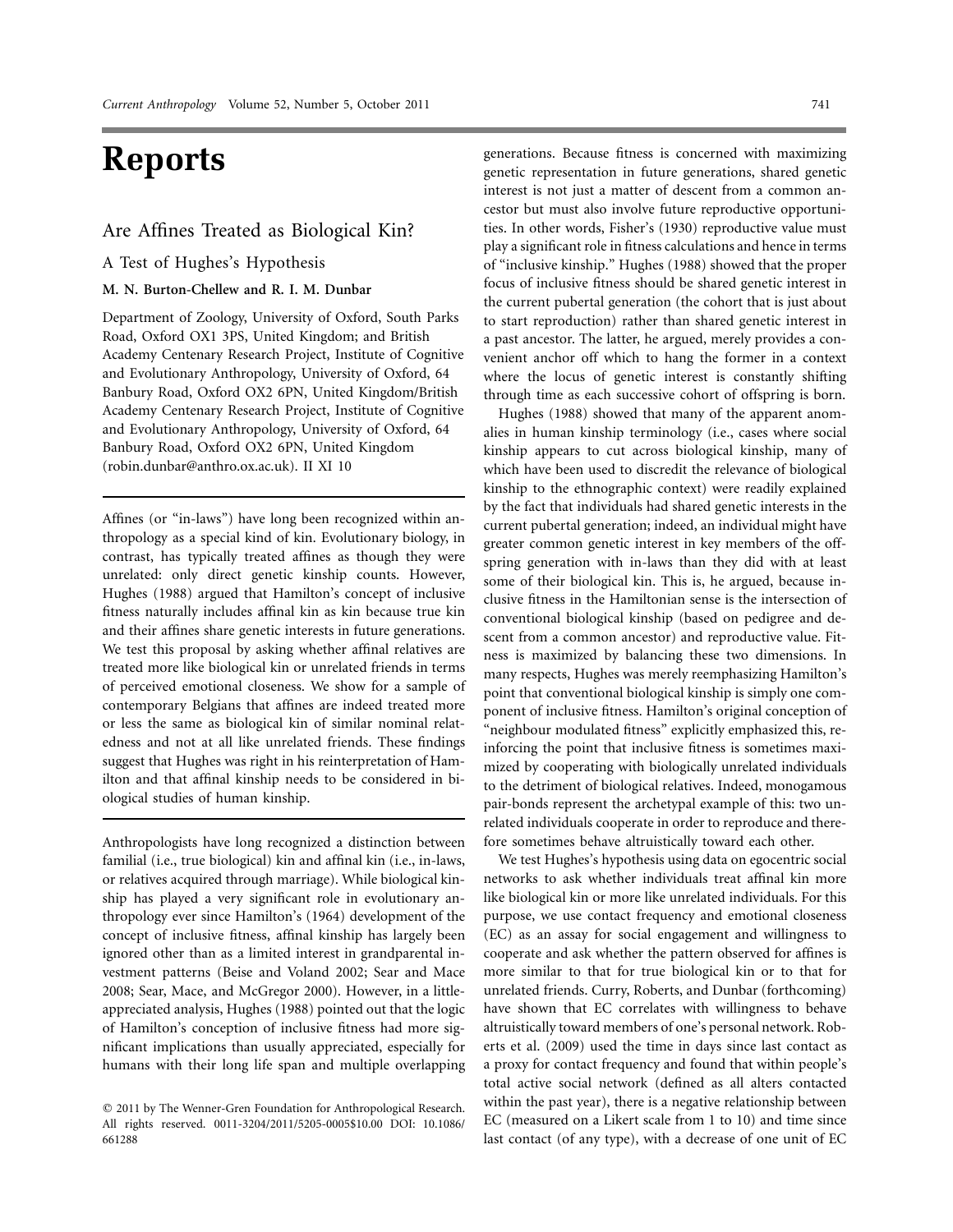for every 13 days since the last contact. Within this broad pattern, Roberts et al. (2009) found that friends have a significantly lower intercept and shallower slope than kin (fig. 1), suggesting that it is necessary to work harder to maintain friends within one's social network. Here we ask whether the pattern relating EC and time since last contact for affines more closely resembles that for biological kin or that for unrelated friends or follows a separate intermediate pattern, assuming (as is conventional) that natural selection will adjust proximate mechanisms such as EC to prioritize those relationships that will maximize fitness.

#### Methods

#### *Participants*

The data are based on complete network questionnaires completed by 161 adults recruited during 2004–2005 in Belgium. Because of the length of the questionnaire (typically, it takes up to 2 hours to complete), snowball and opportunity sampling methods were used (Roberts et al. 2009). Because consistent gender differences have been found in male and female networks (Dunbar and Spoors 1995; Roberts et al. 2008), the sample was restricted to female respondents in order to eliminate such effects and allow for a more detailed examination of other factors that affect personal networks. However, respondents could list friends and relatives of both sexes as members of their social networks. Respondents ranged in age from 18 to 63 years (mean = 37.78, SD = 13.10); 77% of the sample had completed higher education, 68% were working (part time or full time), and 83% had a partner. This database has previously been used to examine the effect of childlessness on social investment in kin (Pollet, Kuppens, and Dunbar 2006) and constraints on network size (Roberts and Dunbar 2010; Roberts et al. 2009).

#### *The Social Network Questionnaire*

We used a social network questionnaire to measure the active networks (number of alters contacted within past 12 months) of individual egos (participants). Participants were asked to provide demographic information including age, highest educational qualification, occupational status, and marital status. Participants were asked to list all their known and living relatives, including their affinal kin. Affinal kin were defined as the genetic kin of their spouse or "long-term partner" (e.g., husband's sister) or the partners of their genetic kin (e.g., sister's husband). Respondents were also asked to list other unrelated people in their network ("friends") with whom they considered that they had a personal relationship and for whom all of the following three conditions applied: (i) they had contact details, (ii) they had contacted them



Figure 1. Mean days to last contact plotted against emotional closeness category separately for kin (biological and affinal combined) and friends. Data points on fitted lines are derived from parameter estimates of fixed effects. Redrawn from Roberts et al. (2009).

within the past 12 months, and (iii) they felt they would wish the relationship to continue. Respondents were asked to look through any lists of addresses (telephone address book, e-mail address book, handwritten address book, list of telephone numbers) to prompt their memory. For each alter, respondents were asked to say (i) how emotionally close they felt toward him or her on a scale of  $1-10$  ( $10 =$  highest) and (ii) when they last made face-to-face contact with him or her.

#### *Kinship*

Participants were asked to specify their exact relationship to all biological and affinal kin. We used these statements to calculate genetic relatedness in the conventional way for all biological kin. Using Hughes's (1988) reasoning, we calculated coefficients of nominal genetic relatedness (which, for convenience, we will term Hughes relatedness, or  $r_{\text{Huehes}}$ ) for affinal relatives by asking what shared reproductive interests they have with ego (fig. 2). Strictly speaking,  $r_{\text{Huehes}}$  is a conventional coefficient of relatedness to ego calculated through the descendent pedigree rather than through the ancestor pedigree (as would be conventional for calculating biological relatedness). Ego's husband's sister, for example, has a shared genetic interest in her brother's offspring and, through this, a nominal genetic relatedness to her brother's spouse (ego) equivalent to her biological relatedness to her brother's offspring ( $r_{\text{Huehes}} = 0.5 \times 0.5 = 0.25$ ). Because all such  $r_{\text{Huehes}}$ will scale equivalently, for convenience we have opted here to calculate ego's  $r_{\text{Hughes}}$  to her affines as her conventional biological relatedness to her spouse's relatives or equivalently for any other biological relative's affines (i.e., sibling's spouse or sibling's spouse's relatives), bearing in mind that each will be one degree of  $r_{\text{Hughes}}$  closer than it should be. In other words, a sibling's spouse is treated as having the same nominal relatedness to ego as his or her sibling (i.e.,  $r_{\text{Hughes}} = r =$ 0.5, assuming siblings are full relatives). Doing so will make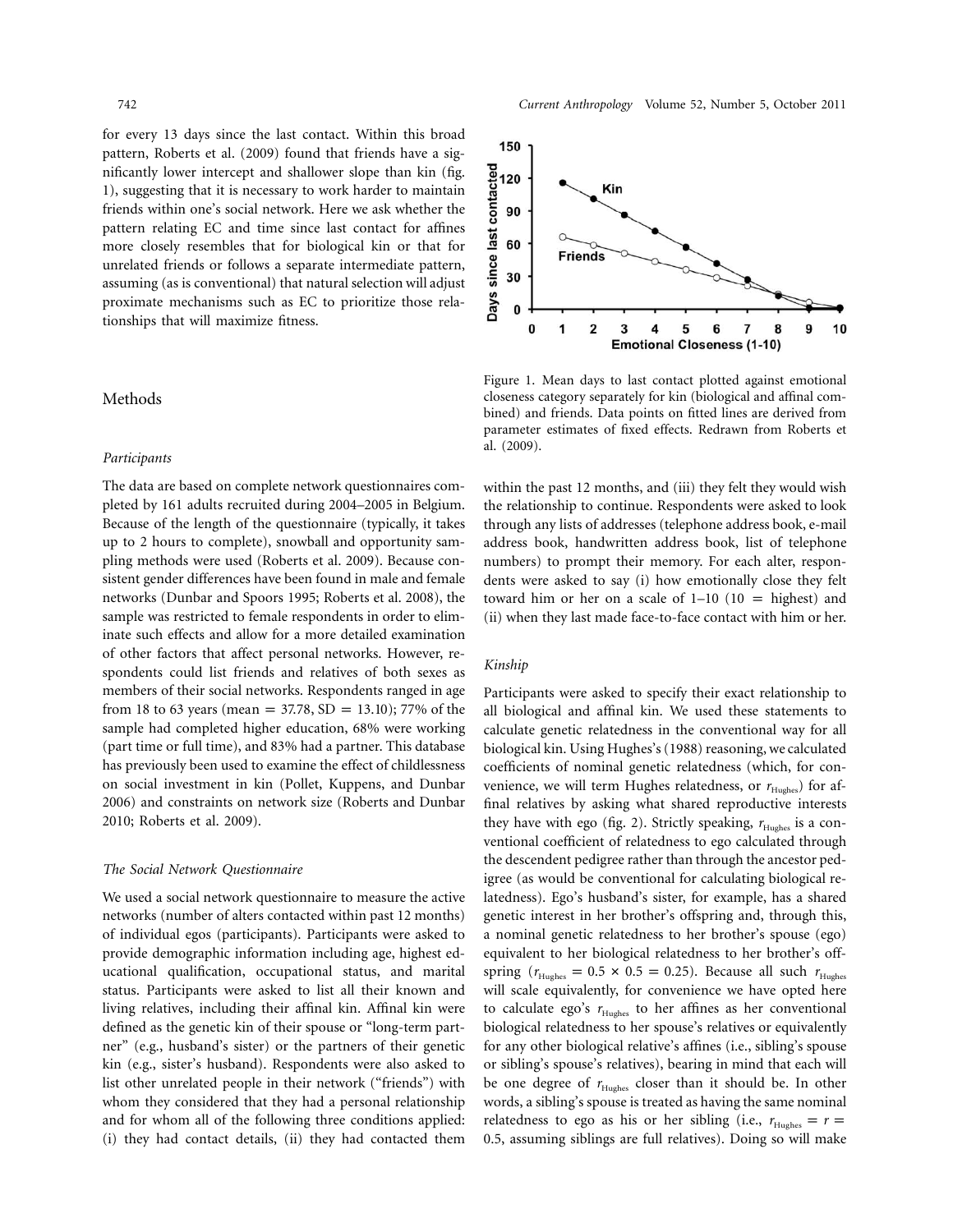

Figure 2. Some of the possible relationships an ego might have with kin alters. Solid arrows link between the ego and his or her genetically related kin (white circles); dotted arrows link the ego to affines (gray circles).  $a =$  affines (solid-edged circles  $=$  affines inherited through family; dotted-edged circles = affines inherited through a spouse/partner);  $e =$ spouse affines that were excluded from general analyses; see text for details.

it easier for the reader to equate relatives for generational equivalence in the analyses that follow.

#### Results

#### *Analyses*

For the purposes of the present analyses, we excluded any alter who had a contact time >365 days, partners/spouses (as they are affines with an EC rating of 9–10 and daily contact), and partner's affines (e.g., an ego's spouse's brother's spouse but not the spouse's biological kin; see fig. 2). We used a linear mixed model (LMM) analysis to control for the covariance within each subject's social network, with each ego as a subject and alter as the repeated measure (with a scaled identity covariance structure). Random effects were fitted with ego as the subject and using a diagonal covariance structure. We used Akaike Information Criterion (AIC; Akaike 1974) to assess the fit of alternative nested models and thus to determine whether any increases in model complexity were justified. We started with the most basic of models and progressively expanded the model's complexity by adding terms, using the corresponding change in AIC to justify any increase in the number of model parameters. This way we can compare the relative merits of nested terms as significant main effects while being confident as to whether any subdividing of alter classes was truly an improvement to the model. All analyses were conducted using SPSS, version 16.0.

The simplest model confirmed that the time since last contact (in days) was negatively associated with an increase in EC (table 1; LMM 1:  $F_{1, 169.7} = 338.9, P < .001$ ; days since last contact =  $114.7 - 13.0 \times EC$ ). This relationship also held when controlling for the sex of the alters ( $F_{1, 10, 587} = 0.863$ ,  $P =$ .353), ego's age ( $F_{1, 143} = 1.0$ ,  $P = .317$ ), the travel time to the alter (time to last contact significantly increases with travel time:  $F_{1, 10, 120} = 57.9, P < .001$ , and whether the ego was single (singles contacted alters significantly more recently than nonsingles  $[F_{1, 162} = 5.1, P = .026]$  and with a shallower slope with EC  $[F_{1,179} = 4.6, P = .033]$ . We then reran the basic model with the inclusion of the primary subdivision between friends and kin (including affinal kin) as used by Roberts et al. (2009). This yielded a significant improvement in the model (table 1, LMM 2); moreover, as previously shown, the slopes and intercepts for friends differ from those for kin (genetic and affinal relatives pooled; LMM 2: kin vs. friends:  $F_{1,11,331}$  = 251.9,  $P < .001$ ; kin, days since last contact  $= 130.6 -$ 14.8  $\times$  EC; friends, days since last contact = 73.6 – 7.5  $\times$ EC).

We then subdivided kin into genetic and affinal relatives. This step yielded further improvement in model fit (table 1, LMM 3), but while the classification system was significant,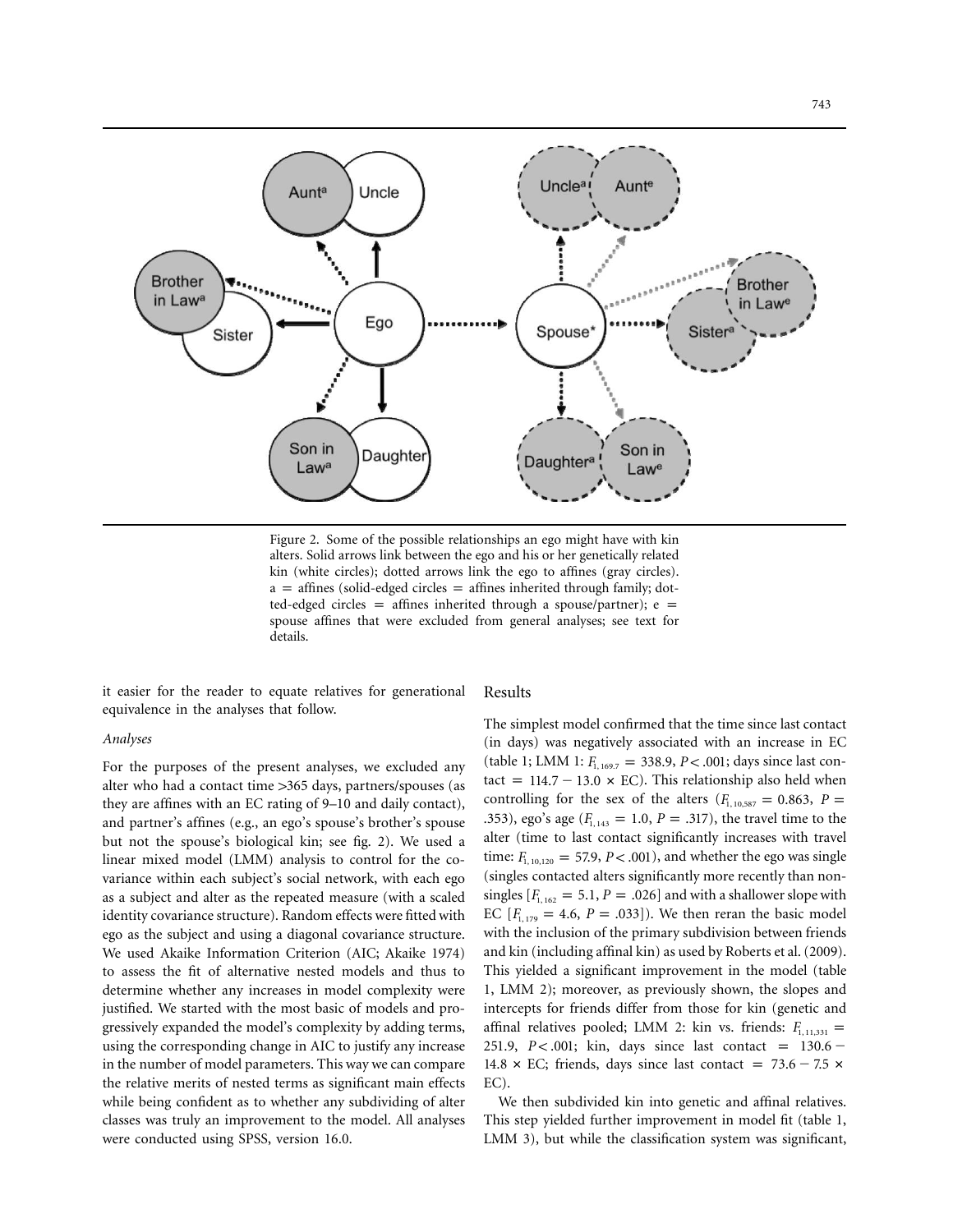| Model               | Description                                  | AIC                    | Change from<br>null model |
|---------------------|----------------------------------------------|------------------------|---------------------------|
| $LMM 1$ (null)      | EC only (null)                               | 115,137                |                           |
| LMM 2               | Kin and friends by EC (Roberts et al. 2009)  | 114,423                | $-714$                    |
| LMM <sub>3</sub>    | Kin split into genetic and affinal           | 114,274                | $-149$                    |
| LMM $4a + b$ (null) | EC and Hamilton values, nonfriends only      | $(a)$ 59,842 (ordinal) |                           |
|                     |                                              | (b) $60,163$ (scale)   |                           |
| LMM $5a + b$        | EC and Hughes values, nonfriends only        | (a) 59,532             | $-310$                    |
|                     |                                              | (b) $59,755$           | $-408$                    |
| LMM $6a + b$        | Same as LMM 5 PLUS relative generation level | (a) 59,383             | $-149$                    |
|                     |                                              | (b) $59,501$           | $-254$                    |

Table 1. Summary statistics and comparisons of different models for the relationship between ego and alters

Note. AIC = Akaike Information Criterion; LMM = linear mixed models;  $EC =$  emotional closeness.

the parameter estimates indicate that neither the slope nor the intercept for affines was statistically different from those of genetic kin (fig. 3; LMM 3: affinal/genetic/friends:  $F_{2,856} = 91.9$ ,  $P < .001$ ; genetic: days since last contact =  $139.8 - 15.4 \times EC$ ; affinal: days since last contact =  $132.3 - 14.4 \times EC$ ; difference in intercepts:  $t = 1.674$ ,  $P =$ .095; difference in slopes:  $t = 1.604$ ,  $P = .109$ ). These results also held when controlling for alter sex, travel time to alter, ego age, and ego relationship status, with no qualitative differences emerging between the models (statistics not shown).

Next, we dropped friends from the analysis and fitted a separate slope for biological kin of each value of genetic relatedness ( $r = 0.125, 0.25,$  or 0.5) and compared each of these three slopes with the mean slope for affines in order to ask whether affines are, on average, treated more like immediate family or more distant family. Not surprisingly, the lower the genetic coefficient, the greater the time to last contact (fig. 4; statistically verified by fitting *r* as a scale variable along with EC and the interaction (LMM:  $r$ ,  $F_{1.998} = 118.6$ ,  $P < .001$ ; slope  $= -289.4$ ). A significant interaction between EC and the different genetic coefficients suggested that the slopes were different for at least one pairing (table 1, LMM 4 a:  $F_{3,1,178} = 22.1, P < .001$ . Pairwise comparisons between the estimated marginal means indicate that affines, who have a coefficient of true genetic relatedness of  $r = 0$ , are treated in a way that is indistinguishable from biological relatives with a coefficient of relatedness of  $r = 0.25$  ( $P = .288$ ). They are contacted more frequently than biological kin of  $r = 0.125$ (95% confidence interval  $|CI| = 17-37$  days sooner,  $P <$ .001) and less often than biological kin of  $r = 0.5$  (95%  $CI = 9-28$  days later,  $P < .001$ ).

The mean  $r_{\text{Hughes}}$  to ego's affines is  $r_{\text{Hughes}} = 0.295 \pm 1.00$ 0.151 SD, which does not differ significantly from 0.25  $(Z = 0.267, P = .787)$ . Note, however, that this is significantly higher than the mean relatedness for genetic kin  $(r = 0.273 \pm 0.148$ : ANOVA,  $F_{1,5,411} = 28.5$ ,  $P < .001$ ). We then fitted either the Hamilton values (table 1, LMM 4 a  $+$ b) or the  $r_{\text{Hughes}}$  values (table 1, LMM 5 a + b) and compared the model fit scores with AIC as before. Whether the values were fitted as nominal factors or as scale variables, the Hughes model was always superior, suggesting that affinal alters are indeed treated as though they were biological relatives (see table 1).

There is a further improvement in goodness of fit if the relative generation level of alters to ego is included in the model (table 1, LMM 6 a + b: generation:  $F_{2,939} = 15.1$ , *P* < .001). This reflects the fact that not only do egos invest more in alters with larger  $r_{\text{Huehes}}$  values but also they invest more in alters from the generation below (estimated marginal mean of time since last contact for  $EC = 5.22$  is 28.5 days) as compared with the same generation (55.4 days: pairwise comparison,  $P = .007$  or the generation above (45.0 days: pairwise comparison marginally nonsignificant,  $P = .063$ ). This offers further evidence in support of the claim that people's behavioral investments in their social relationships maximize their inclusive fitness, because as Hughes (1988) argued, they are sensitive to both the reproductive value of alters and the shared reproductive interests of genetically unrelated alters. For comparison, we ran the same analysis for friends to determine how individuals of relatedness  $r = 0$  compare with the different values of true genetic relatedness:  $r = 0.125$ , 0.25, 0.5. The results show that friends are treated significantly differently from all three classes of relative (pairwise com-



Figure 3. Mean days to last contact plotted against emotional closeness category separately for biological kin, affinal kin, and friends. Black circles are genetic kin; gray circles with dotted line are affines; white circles are friends. Data points on fitted lines are derived from parameter estimates of fixed effects.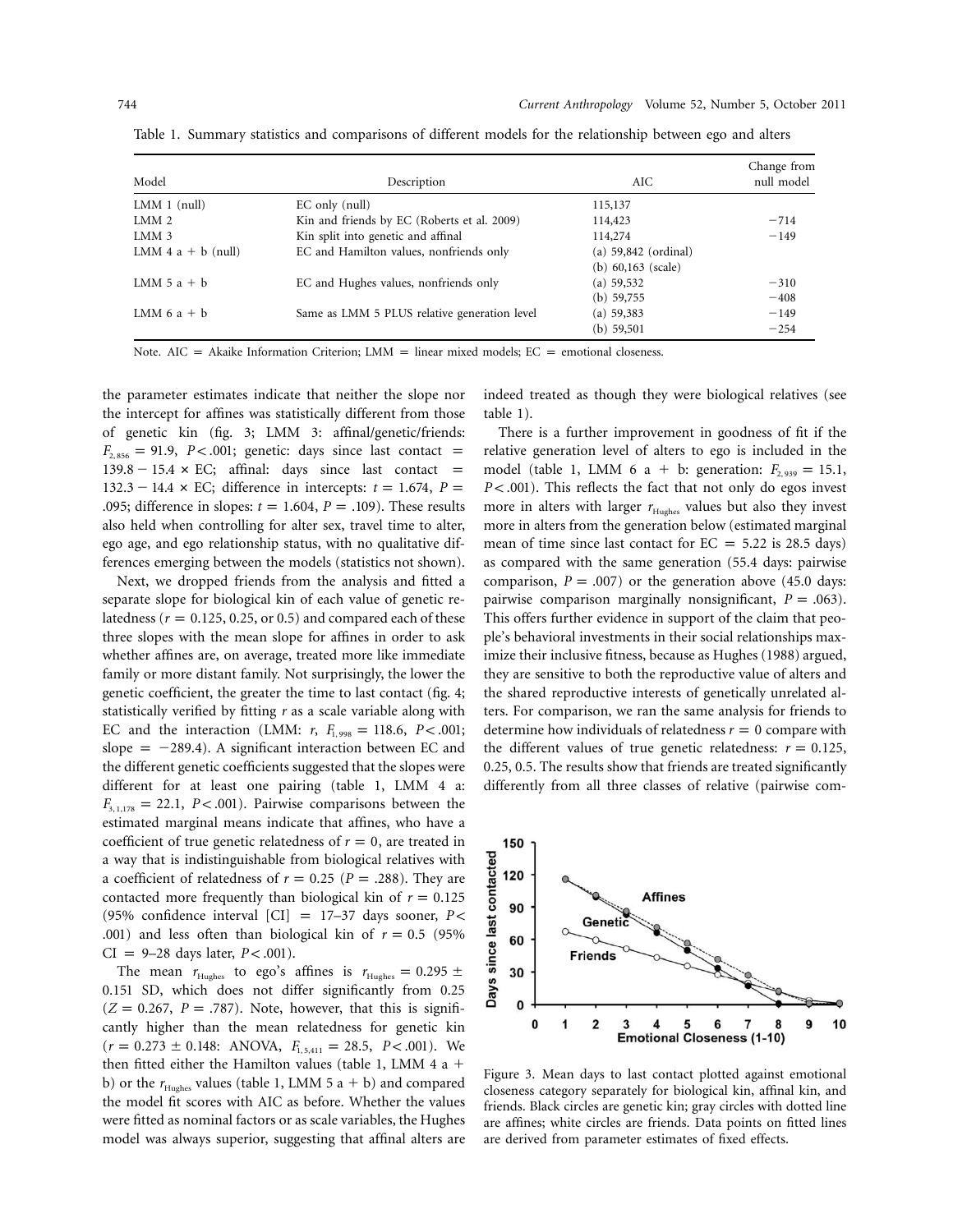

Figure 4. Mean days to last contact plotted against emotional closeness category for individual relatedness categories for biological kin (filled symbols:  $r = 0.5$ ,  $r = 0.25$ , and  $r = 0.125$ ) and all affinal kin (open symbols with dashed line). Affines are treated almost exactly as though they were related to ego as  $r = 0.25$ . Data points on fitted lines are derived from parameter estimates of fixed effects.

parisons: friends vs.  $r = 0.125$ ,  $P < .001$ ; vs.  $r = 0.25$ ,  $P =$ .005; vs.  $r = 0.5$ ,  $P < .001$ ).

Finally, we fitted a model with EC, the Hughes values, and whether the alter was genetically related. This way we could test whether affines really were treated like kin while controlling for the degree of relatedness or  $r_{\text{Hughes}}$ . Neither the intercept (table 2; genetic [yes/no]  $\times$   $r_{\text{Hughes}}$ :  $F_{2,4,203} = 0.93$ , *P* = .394) nor the slope (genetic [yes/no]  $\times r_{\text{Huples}} \times EC$ :  $F_{2,5,157} = 0.64$ ,  $P = .530$ ) was affected by the distinction between genetic/nongenetic. The distinction was not significant even when controlling for the level of relatedness and  $r_{\text{Hughes}}$  $(table 2; F<sub>1, 166</sub> = 0.002, P = .969).$ 

## Discussion

Kinship has been an important category in anthropology since its inception as a discipline. However, the emphasis within evolutionary anthropology has focussed exclusively on biological (or genetic) kinship, and affinal (or in-law) kinship has been all but ignored. We have demonstrated here that at least in terms of the pattern of contact and the expressed degree of EC, affines are treated in ways that are much closer to biological kin than to unrelated friends in a sample of contemporary Europeans. Actively contacting an alter or meeting up with them face-to-face involves time and commitment, and how often an ego contacts alters is thus a measure of his or her investment in that alter. In our sample, the ways in which affines and biological kin are treated are statistically indistinguishable, and both are very different from the way friends are treated (fig. 3). In effect, people treat affines as biological kin rather than as unrelated friends because, we suggest, as argued by Hughes (1988), in-laws share with ego a common genetic interest in future generations.

The slope of the relationship between our index of EC and time since last contact for affines was statistically equivalent to the slope for biological kin with a coefficient of relatedness of 0.25 (i.e., grandparent to grandchild or niece/nephew to aunt/uncle). This could mean that affines are generally treated as equivalent to medium-close relatives or that the affines in our study had a mean  $r_{\text{Hughes}}$  of 0.25. This conclusion is supported by the fact that including  $r_{\text{Huehes}}$  values gave a significantly improved model fit compared with either using just true (biological) relatedness values or using a three-way distinction between friends, affines, and kin. Note that in none of the analyses were biologically unrelated friends treated in any way the same as either biological kin or affines.

The actual mean  $r_{\text{Hughes}}$  coefficient for affines ( $r_{\text{Hughes}}$  = 0.295) was significantly higher than the mean coefficient for genetic kin in the sample ( $r = 0.273$ ; ANOVA,  $F_{1.5,411} =$ 28.5,  $P < .001$ ). One reason for this may be that distant affines (those with  $r_{\text{Huehes}} < 0.125$ ) are less likely to be included in an individual's active social network. Thus, the set of acceptable affinal relationships might extend over a relatively narrower range than is the case for genetic kin and so might not include everyone in the extended network of one's in-laws.

One other point about affines is of interest. The data suggest that in terms of EC and contact frequency, affines of true average nominal relatedness  $r_{\text{Hughes}} = 0.295$  are treated as though they were in fact related by  $r \approx 0.25$  (fig. 4). Although these values do not differ significantly, the fact that the actual  $r_{\text{Huples}}$  of affines is higher than that implied by ego's behavior toward them suggests that egos might not be quite as willing to invest in affines as heavily as their actual relatedness might demand. If this is so, then it implies that affinal relationships may be subject to a degree of discounting. It is conceivable that this reflects a real risk that marital relationships will break up in the future. If so, the difference between the genetic and  $r_{\text{Huehes}}$  values suggests that, in this population at least, there is a perceived risk of  $(0.295-0.25)/0.25 \approx 0.20$  that a relationship might break up in the future. (An alternative explanation might be that this is an estimate of the degree of paternity uncertainty.) Divorce rates have been rising rapidly over the

Table 2. Linear mixed model for days to last contact by emotional closeness (EC) for genetic versus nongenetic, Hughes relatedness  $(r_{\text{Huehes}})$ , and all interactions

| $F$ (df) or Wald $Z$ | P    |
|----------------------|------|
| 1.3(1, 72)           | .000 |
| 756.1(1, 31)         | .000 |
| 143.1 (2, 200)       | .000 |
| .0(1, 166)           | .969 |
| 108.2 (2, 309)       | .000 |
| 1.2(1, 2.571)        | .282 |
| .9(2, 4, 203)        | .394 |
| .6(2, 5, 157)        | .530 |
| 36.5                 | .000 |
|                      |      |

Note. Values shown are either from the final fully reduced model or from when the term was removed during the modeling process.